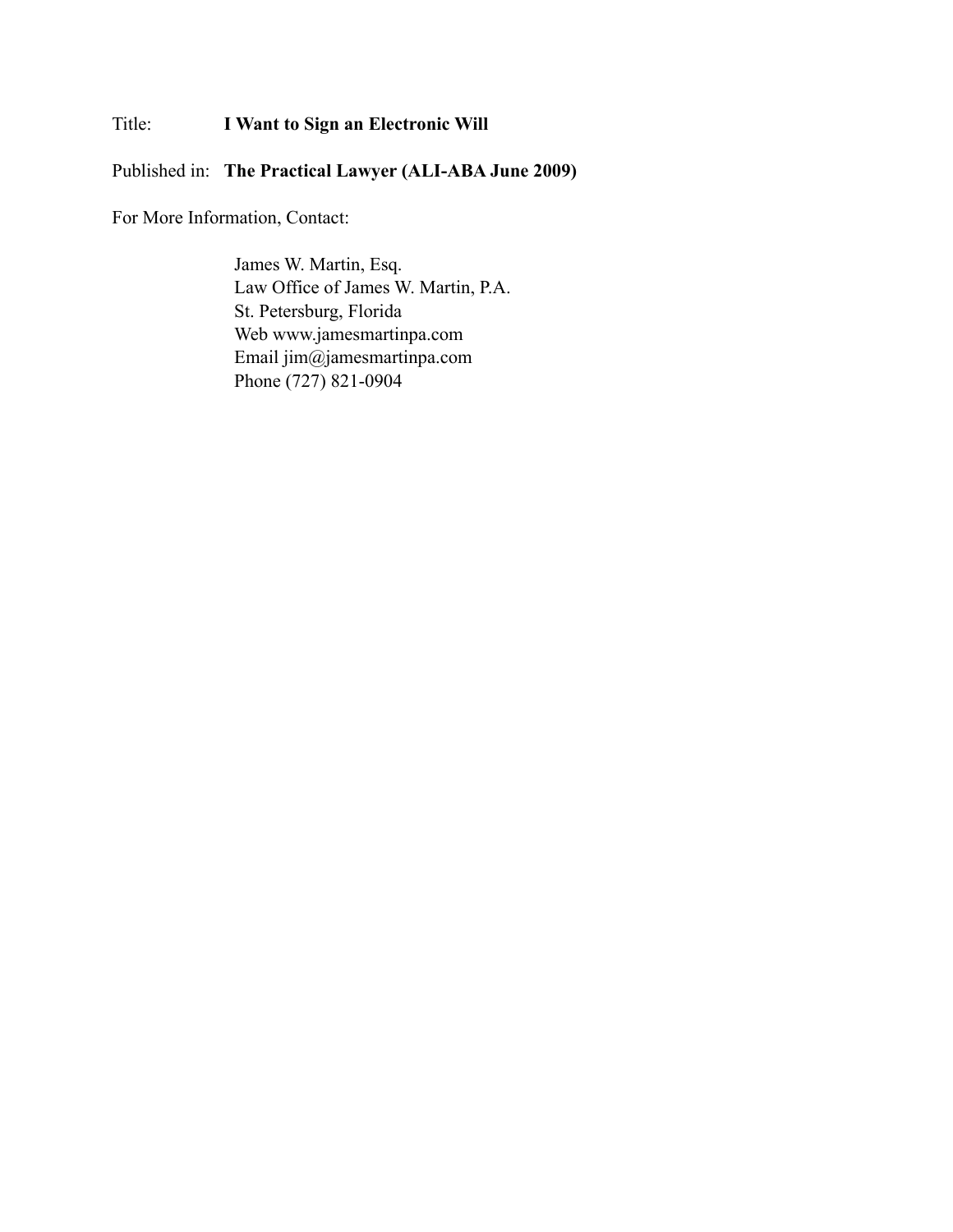# **I Want To Sign An Electronic Will**



#### **James W. Martin**

is a probate, real estate, and corporate lawyer in St. Petersburg, Florida, who has written frequently for *The Practical Lawyer, West Publishing,* and *The Florida Bar Journal and News,* and has more information on his Web site, www.jamesmartinpa. com. The author can be reached at [jim@](mailto:jim@jamesmartinpa.com) [jamesmartinpa.com](mailto:jim@jamesmartinpa.com). Copyright 2009 by James W. Martin, Esq., St. Petersburg, Florida.

**James W. Martin**

Electronic wills are a reality in some states. Expect to see more soon.

**THE TIME HAS COME** to sign my electronic will. Everything else I do is electronic: paying bills, reviewing files, researching Westlaw, talking to my children. Why not my will? But does the law presently recognize electronic wills? Wills that appear only on my computer screen and not on paper? I think it does in some states. Let's use Florida law as an example, but keep in mind that probate is an in rem proceeding that differs from state to state.

**WILLS MUST BE IN "WRITING"** • Let's start with the Florida Probate Code. It says that every will must be in "writing" (Fla. Stat. §732.502). Does that mean it must be written on paper? Not in Florida. Florida has granted blanket approval to electronic writings in the very first section of the Florida Statutes, Fla. Stat. §1.01(4): "The word 'writing' includes handwriting, printing, typewriting, and all other methods and means of forming letters and characters upon paper, stone, wood, or other materials. *The word "writing" also includes information which is created or stored in any electronic medium and is retrievable in perceivable form.*" (Emphasis added.) So, anything that I can call up on my computer screen is a writing. It does not matter what kind of electronic file it is, if I can retrieve it and perceive it, it is a writing. It can be a PDF, TIFF image, or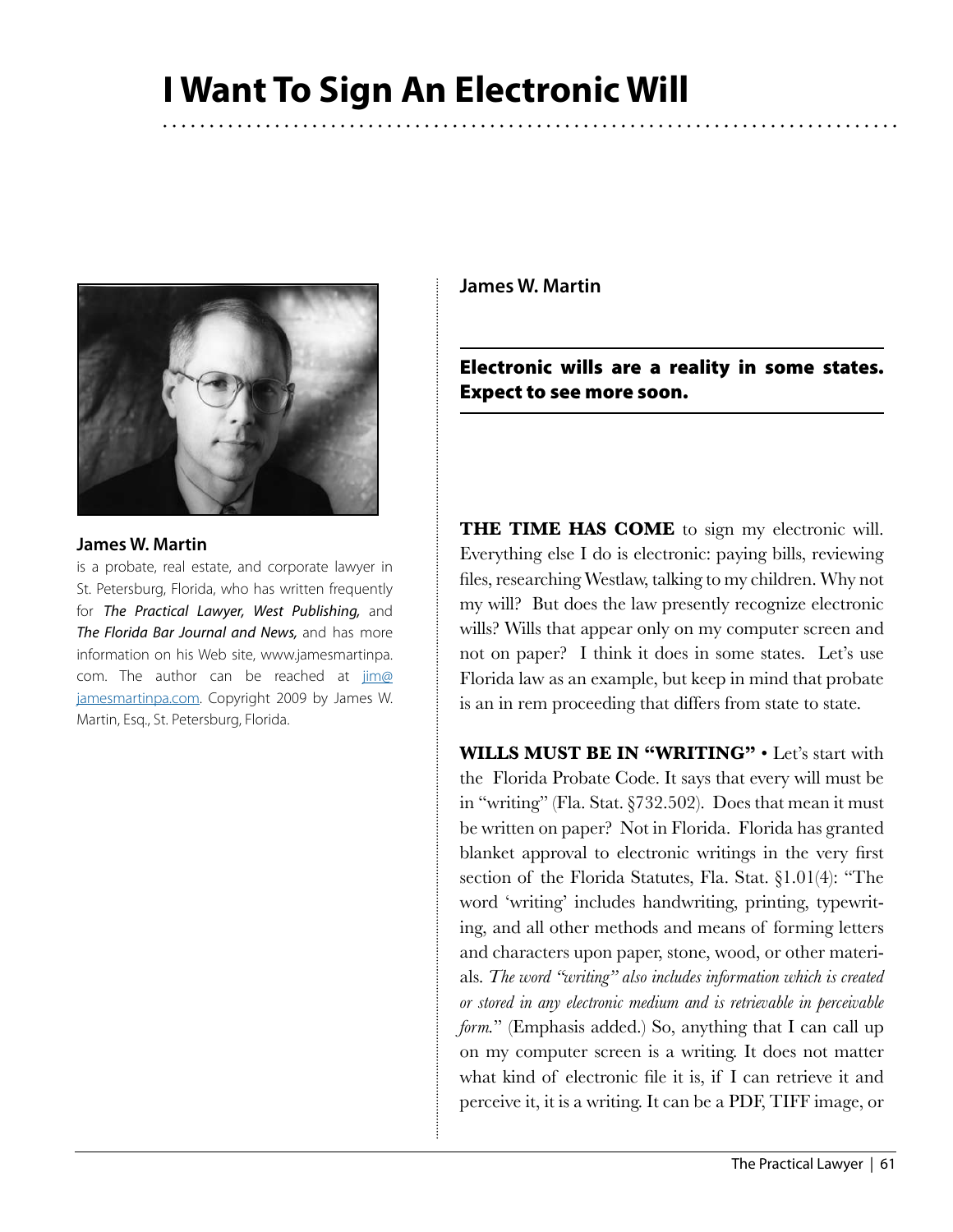Word file, and I think it satisfies the definition of a writing in Florida.

### **TESTATOR AND WITNESSES MUST**

**"SIGN"** • But we hit a bump in the electronic wills road when we go to the next step: signing the will. The Probate Code requires that wills be signed by the testator and also by witnesses. How do you sign an electronic file? You can't sign the computer screen (though I remember from law school that a check can be written upon the back of a cow). What did the Legislature have in mind for signing these electronic writings?

The first section of the Florida Statutes does not define electronic signatures, and the Florida Uniform Electronic Transaction Act (Fla. Stat. §668.50) states that it does not apply to a transaction "to the extent the transaction is governed by a provision of law governing the creation and execution of wills, codicils, or testamentary trusts." But, back in 1996 the Legislature adopted the Florida Electronic Signature Act which says:

"668.004 Force and effect of electronic signature.— Unless otherwise provided by law, *an electronic signature may be used to sign a writing and shall have the same force and effect as a written signature.*

668.003 Definitions.—As used in this act:

(4) *"Electronic signature"* means any letters, characters, or symbols, manifested by electronic or similar means, executed or adopted by a party with an intent to authenticate a writing. A writing is electronically signed if an electronic signature is logically associated with such writing."

(Emphasis added.) Notice that the statute does not require a digital signature, only an electronic signature. In 1997, the Internet Law & Policy Forum issued its Survey of Electronic and Digital Signature Legislative Initiatives in the United States (download at www.ilpf.org/groups/digrep.pdf) and noted that "[t]hirty-three of 49 electronic signature statutes introduced (23 of 28 states) were enacted." It defined the difference between an electronic signature and a digital signature in this way:

"While the distinction between an electronic and digital signature is an important one, the terms frequently are used interchangeably. For purposes of consistent analysis here, 'electronic signature' means any identifiers such as letters, characters, or symbols, manifested by electronic or similar means, executed or adopted by a party to a transaction with an intent to authenticate a writing. A writing, therefore, is deemed to be electronically signed if an electronic signature is logically associated with such writing.

"In contrast to an electronic signature, a 'digital signature' is an electronic identifier that utilizes an information security measure, most commonly cryptography, to ensure the integrity, authenticity, and nonrepudiation of the information to which it corresponds. Cryptography refers to a field of applied mathematics in which digital information may be transformed into unintelligible code and subsequently translated back into its original form."

*Id.* at 3-4. The Digital Signature Guidelines Tutorial of the ABA Section of Science and Technology Information Security Committee includes similar definitions.

While cryptography is usually required for a digital signature, much less is required for an electronic signature: any letters, characters, or symbols, manifested by electronic or similar means, executed or adopted by a party with an intent to authenticate a writing. So, it could just be typing your name. This somewhat informal means of signing seems to be consistent with common law. In allowing testators to sign wills with marks rather than writing out their full names, the Florida Supreme Court held in 1966 that: "Rather, we hold, as do most jurisdictions, that a testator may sign his will by making a mark. It is a matter of fact to be proved in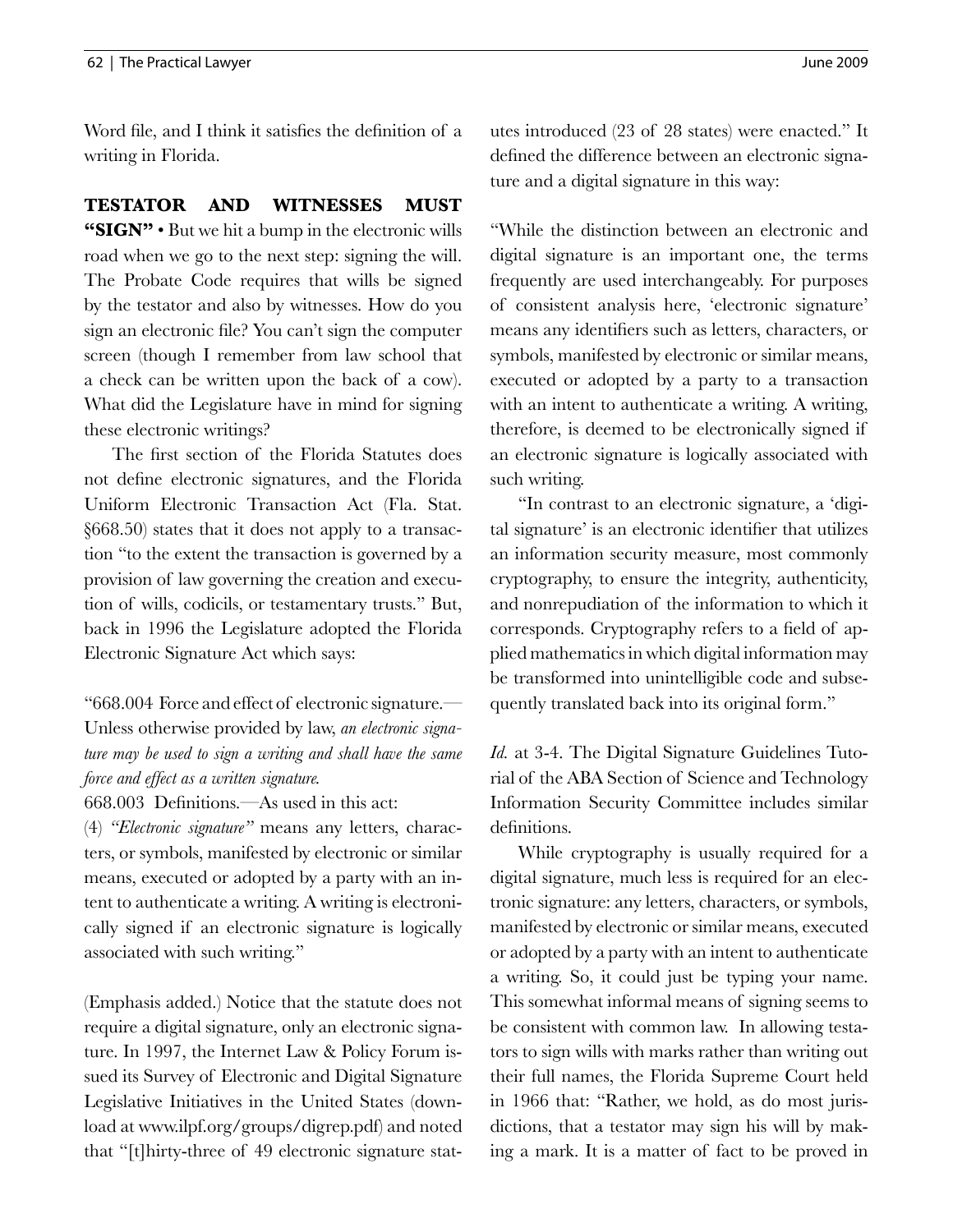proper proceedings whether the testator made the mark with the intention that it evidence his assent to the document." *Estate of Williams,* 182 So.2d 10, 13 (Fla. 1965).

#### **SCUTTLEBUTT ON ELECTRONIC WILLS**

• The commentators have been talking about electronic wills for years. Back in 1991, Professor C. Douglas Miller said that, "[g]iven contemporary advances in technology there is substantial ground for arguing that electronic or videotaped wills can serve all the functions of a written will and possibly even improve the intent-verifying and authenticating aspects of the traditional attested will." *Will Formality, Judicial Formalism, and Legislative Reform: An Examination of the New Uniform Probate Code "Harmless Error" Rule and the Movement Toward Amorphism,* 43 Fla. L. Rev. 599, 667 (1991). More recently, a Colorado commentator again questioned whether it is time for electronic wills and said:

"Electronic signatures are becoming more frequent in 'e-business' transactions. The use of this technology raises important questions for will drafters and probate courts in the twenty-first century. Could an electronic signature act as valid authentication for a will that exists only in electronic form and is stored on disk? Would an electronic will be more vulnerable to fraud and forgery than a written will? What issues are involved in the permanence and storage of electronic wills? Not surprisingly, recorded cases have [not] yet involved the validity of a will that exists only in electronic form."

Herbert E. Tucker, David M. Swank & Thomas G. Hill, *Holographic and Nonconforming Wills: Dispensing with Formalities,* 32 Colo. Law. 53, 57 (Jan. 2003).

And the discussion is not limited to Florida and the United States. In a recent article entitled *A Critique of India's Information Technology Act and Recommendations for Improvement,* 34 Syracuse J. Int'l L. & Com. 1 (2006), Stephen Blythe said:

"Contract law worldwide has traditionally required the parties to affix their signatures to a document. With the onset of the electronic age, the electronic signature made its appearance. It has been defined as 'any letters, characters, or symbols manifested by electronic or similar means and executed or adopted by a party with an intent to authenticate a writing,' or as 'data in electronic form which are attached to or logically associated with other electronic data and which serve as a method of authentication.' An electronic signature may take a number of forms: a digital signature, a digitized fingerprint, a retinal scan, a pin number, a digitized image of a handwritten signature that is attached to an electronic message, or merely a name typed at the end of an e-mail message. There is evidence that the aversion to electronic wills is beginning to dissipate. In 2005, Tennessee became the first American jurisdiction to recognize the legal validity of a will that is executed with an electronic signature."

*Id.* at 3. *See* Chad Michael Ross, Comment, *Probote-Taylor v. Holt: The Tennessee Court of Appeals Allows a Computer Generated Signature to Validate a Testamentary Will,* 35 U. Mem. L. Rev. 603 (2005).

**TENNESSEE UPHOLDS ELECTRONIC WILLS** • What? I had to read an article about technology law in India to find out that Tennessee has already upheld the validity of an electronic will? So, how did the Tennessee testator sign his will? In his comment, Chad Ross gave this account:

"In January 2002, Steve Godfrey prepared a document 'purporting to be his last will and testament.' Godfrey prepared the one page document on his computer and asked two neighbors to serve as witnesses to the will. In the presence of both witnesses, Godfrey affixed a computer-generated signature using stylized font to the document. The witnesses